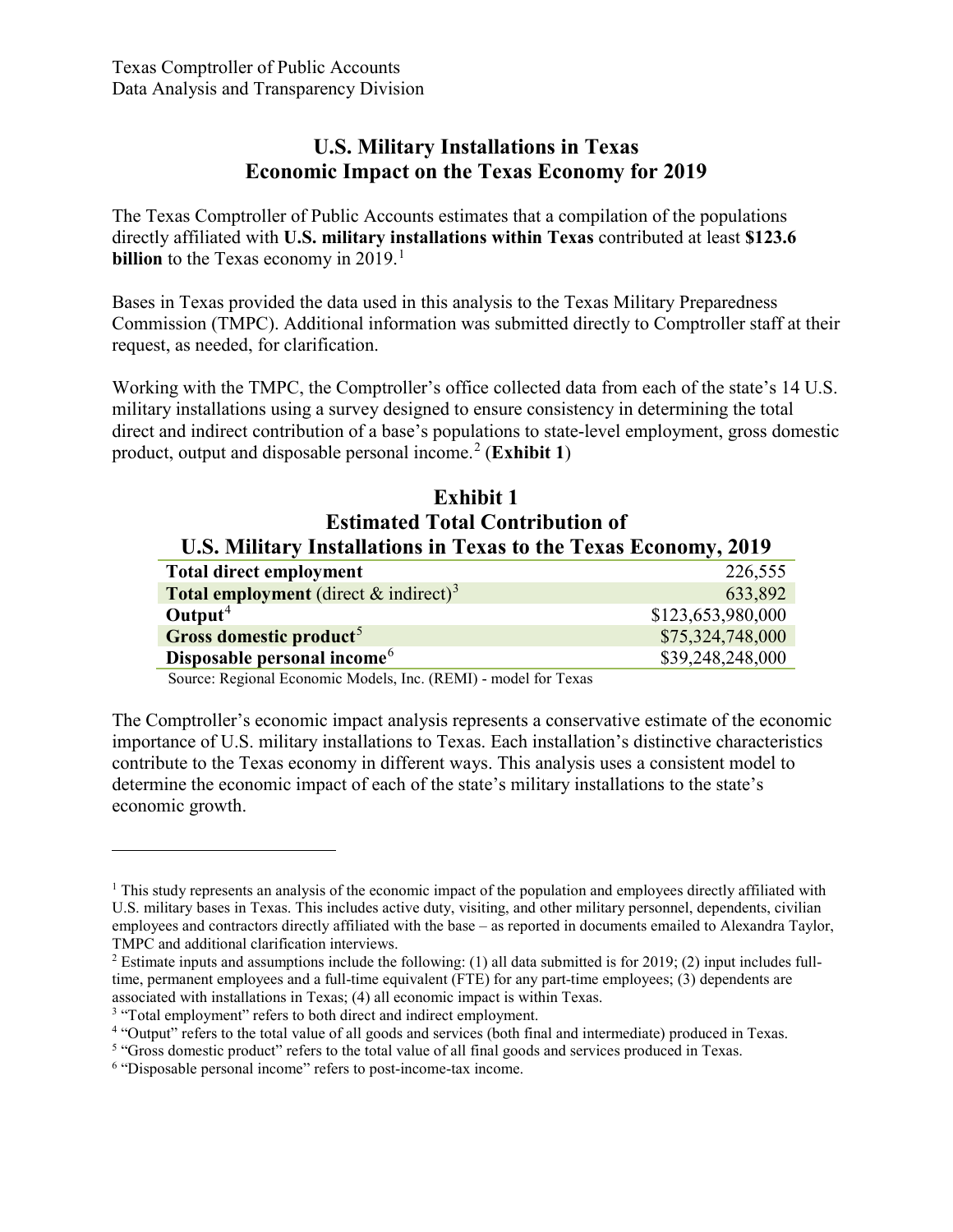### **Fort Bliss Economic Impact on the Texas Economy - 2019**

The Texas Comptroller of Public Accounts estimates the population directly affiliated with **Fort Bliss** contributed at least **\$25.6 billion** to the Texas economy in 2019. [1](#page-1-0)

Working with the Texas Military Preparedness Commission, the Comptroller's office collected data from each of the state's 14 U.S. military installations using a survey designed to ensure consistency in determining the total direct and indirect contribution of the base's populations to state-level employment, gross domestic product, output and disposable personal income.<sup>[2](#page-1-1)</sup> (**Exhibit 1**)

### **Exhibit 1 Estimated Total Contribution of Fort Bliss to the Texas Economy, 2019**

| 47,045           |
|------------------|
| 130,943          |
| \$25,666,292,000 |
| \$15,624,050,000 |
| \$8,100,412,000  |
|                  |

Source: Regional Economic Models, Inc. (REMI) - model for Texas

The Comptroller's economic impact analysis represents a conservative estimate of the economic importance of Fort Bliss to Texas. Each installation's distinctive characteristics contribute to the Texas economy in different ways. This analysis uses a consistent model to determine the economic impact of each of the state's military installations to the state's economic growth.

<span id="page-1-0"></span> $1$ . This study represents an analysis of the economic impact of the population and employees directly affiliated with the base. This includes active duty, visiting, and other military personnel, dependents, civilian employees and contractors directly affiliated with the base – as reported in documents emailed from David Johnson, Management and Program Analyst, Fort Bliss, to Alexandra Taylor, Texas Military Preparedness Commission, Jan. 11, 2018; and additional clarification interviews.

<span id="page-1-1"></span> $2$  Estimate inputs and assumptions include the following: (1) all data submitted is for 2019; (2) input includes fulltime, permanent employees and a full-time equivalent (FTE) for any part-time employees; (3) dependents are associated with Fort Bliss; (4) all economic impact is within Texas.

<span id="page-1-2"></span><sup>&</sup>lt;sup>3</sup> "Total employment" refers to both direct and indirect employment.

<span id="page-1-3"></span><sup>4</sup> "Output" refers to the total value of all goods and services (both final and intermediate) produced in Texas.

<span id="page-1-4"></span><sup>5</sup> "Gross domestic product" refers to the total value of all final goods and services produced in Texas.

<span id="page-1-5"></span><sup>6</sup> "Disposable personal income" refers to post-income-tax income.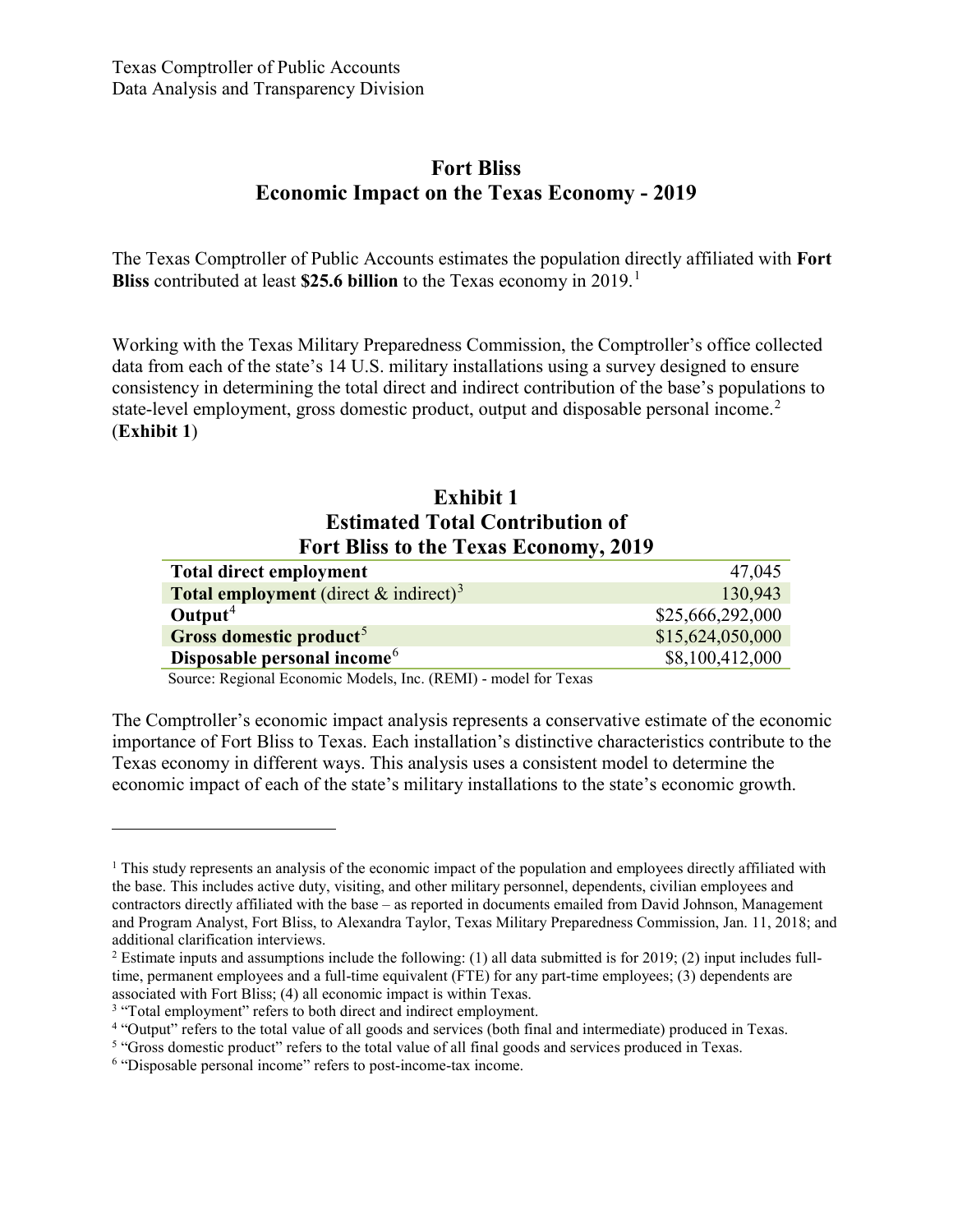# **Corpus Christi Army Depot Economic Impact on the Texas Economy - 2019**

The Texas Comptroller of Public Accounts estimates the population directly affiliated with the **Corpus Christi Army Depot** contributed at least **\$1.7 billion** to the Texas economy in 2019. [1](#page-2-0)

Working with the Texas Military Preparedness Commission, the Comptroller's office collected data from each of the state's 14 U.S. military installations using a survey designed to ensure consistency in determining the total direct and indirect contribution of the base's populations to state-level employment, gross domestic product, output and disposable personal income.<sup>[2](#page-2-1)</sup> (**Exhibit 1**)

#### **Exhibit 1 Estimated Total Contribution of the Corpus Christi Army Depot to the Texas Economy, 2019**

| <b>Total direct employment</b>                           | 3,658           |
|----------------------------------------------------------|-----------------|
| <b>Total employment</b> (direct & indirect) <sup>3</sup> | 10,887          |
| Output <sup>4</sup>                                      | \$1,776,685,000 |
| Gross domestic product <sup>5</sup>                      | \$1,101,996,000 |
| Disposable personal income <sup>6</sup>                  | \$700,893,000   |

Source: Regional Economic Models, Inc. (REMI) - model for Texas

The Comptroller's economic impact analysis represents a conservative estimate of the economic importance of the Corpus Christi Army Depot to Texas. Each installation's distinctive characteristics contribute to the Texas economy in different ways. This analysis uses a consistent model to determine the economic impact of each of the state's military installations to the state's economic growth.

<span id="page-2-0"></span> $1$  This study represents an analysis of the economic impact of the population and employees directly affiliated with the base. This includes active duty, visiting, and other military personnel, dependents, civilian employees and contractors directly affiliated with the base – as reported in documents emailed from Israel Talamantez, Chief, Office of Strategic Initiatives and Future Operations, Corpus Christi Army Depot, to Alexandra Taylor, Texas Military Preparedness Commission, Feb. 20, 2020; and additional clarification interviews.

<span id="page-2-1"></span><sup>&</sup>lt;sup>2</sup> Estimate inputs and assumptions include the following: (1) all data submitted is for 2019; (2) input includes fulltime, permanent employees and a full-time equivalent (FTE) for any part-time employees; (3) dependents are associated with Corpus Christi Army Depot; (4) all economic impact is within Texas.

<span id="page-2-2"></span><sup>&</sup>lt;sup>3</sup> "Total employment" refers to both direct and indirect employment.

<span id="page-2-3"></span><sup>4</sup> "Output" refers to the total value of all goods and services (both final and intermediate) produced in Texas.

<span id="page-2-4"></span><sup>&</sup>lt;sup>5</sup> "Gross domestic product" refers to the total value of all final goods and services produced in Texas.

<span id="page-2-5"></span><sup>6</sup> "Disposable personal income" refers to post-income-tax income.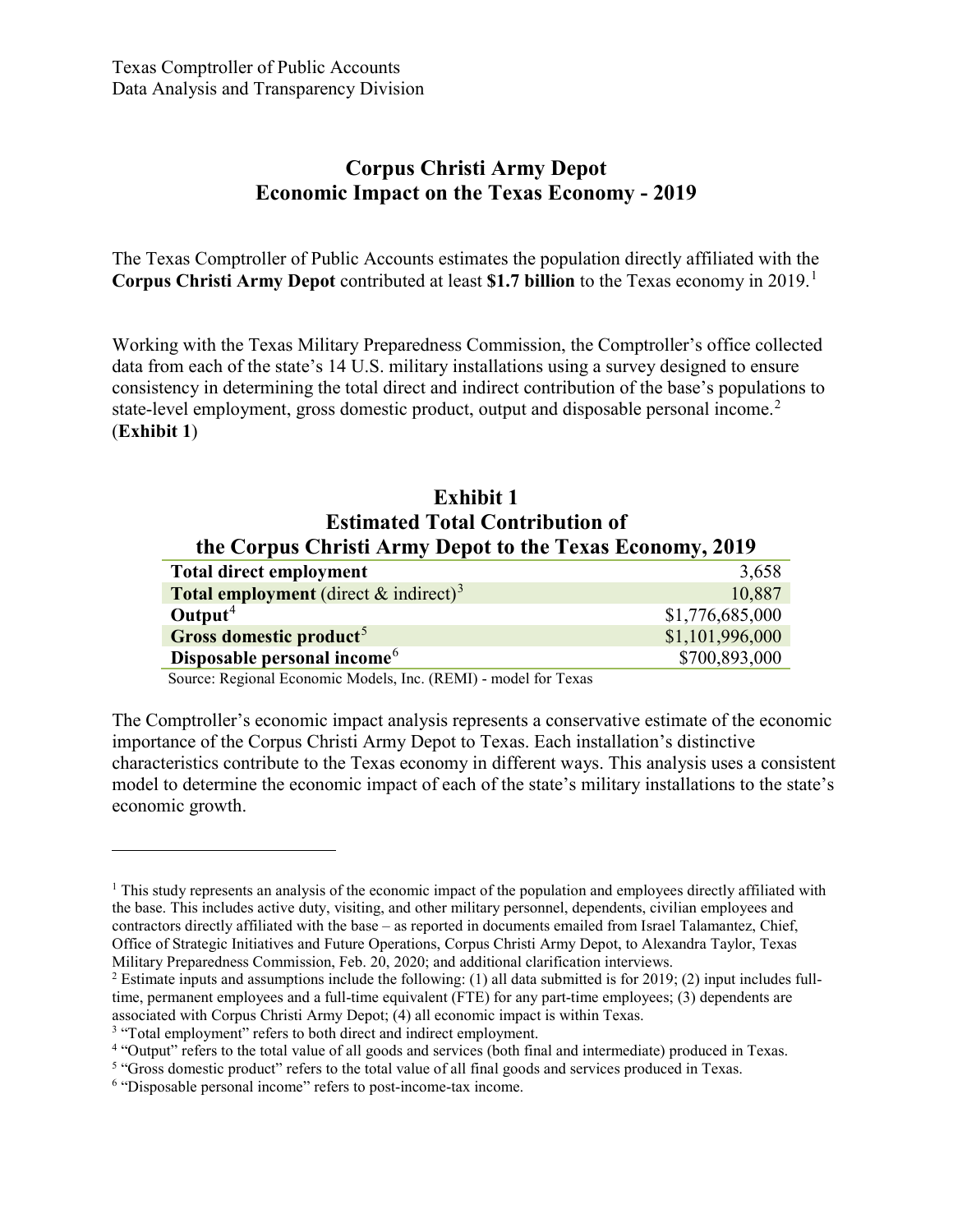# **Naval Air Station Corpus Christi Economic Impact on the Texas Economy - 2019**

The Texas Comptroller of Public Accounts estimates the population directly affiliated with **Naval Air Station (NAS) Corpus Christi** contributed at least **\$2.7 billion** to the Texas economy in 2019. [1](#page-3-0)

Working with the Texas Military Preparedness Commission, the Comptroller's office collected data from each of the state's 14 U.S. military installations using a survey designed to ensure consistency in determining the total direct and indirect contribution of the base's populations to state-level employment, gross domestic product, output and disposable personal income.<sup>[2](#page-3-1)</sup> (**Exhibit 1**)

#### **Exhibit 1 Estimated Total Contribution of NAS Corpus Christi to the Texas Economy, 2019**

| <b>Total direct employment</b>                              | 4,782           |
|-------------------------------------------------------------|-----------------|
| <b>Total employment</b> (direct $\&$ indirect) <sup>3</sup> | 15,261          |
| Output <sup>4</sup>                                         | \$2,795,340,000 |
| Gross domestic product <sup>5</sup>                         | \$1,699,387,000 |
| Disposable personal income <sup>6</sup>                     | \$905,711,000   |

Source: Regional Economic Models, Inc. (REMI) - model for Texas

The Comptroller's economic impact analysis represents a conservative estimate of the economic importance of NAS Corpus Christi to Texas. Each installation's distinctive characteristics contribute to the Texas economy in different ways. This analysis uses a consistent model to determine the economic impact of each of the state's military installations to the state's economic growth.

<span id="page-3-0"></span> $<sup>1</sup>$  This study represents an analysis of the economic impact of the population and employees directly affiliated with</sup> the base. This includes active duty, visiting, and other military personnel, dependents, civilian employees and contractors directly affiliated with the base – as reported in documents emailed from Ben Polak, Community Planning Liaison Officer, NAS Corpus Christi, to Alexandra Taylor, Texas Military Preparedness Commission, March 10, 2018; and additional clarification interviews.

<span id="page-3-1"></span><sup>&</sup>lt;sup>2</sup> Estimate inputs and assumptions include the following: (1) all data submitted is for 2019; (2) input includes fulltime, permanent employees and a full-time equivalent (FTE) for any part-time employees; (3) dependents are associated with NAS Corpus Christi; (4) all economic impact is within Texas.

<span id="page-3-2"></span><sup>&</sup>lt;sup>3</sup> "Total employment" refers to both direct and indirect employment.

<span id="page-3-3"></span><sup>4</sup> "Output" refers to the total value of all goods and services (both final and intermediate) produced in Texas.

<span id="page-3-4"></span><sup>&</sup>lt;sup>5</sup> "Gross domestic product" refers to the total value of all final goods and services produced in Texas.

<span id="page-3-5"></span><sup>6</sup> "Disposable personal income" refers to post-income-tax income.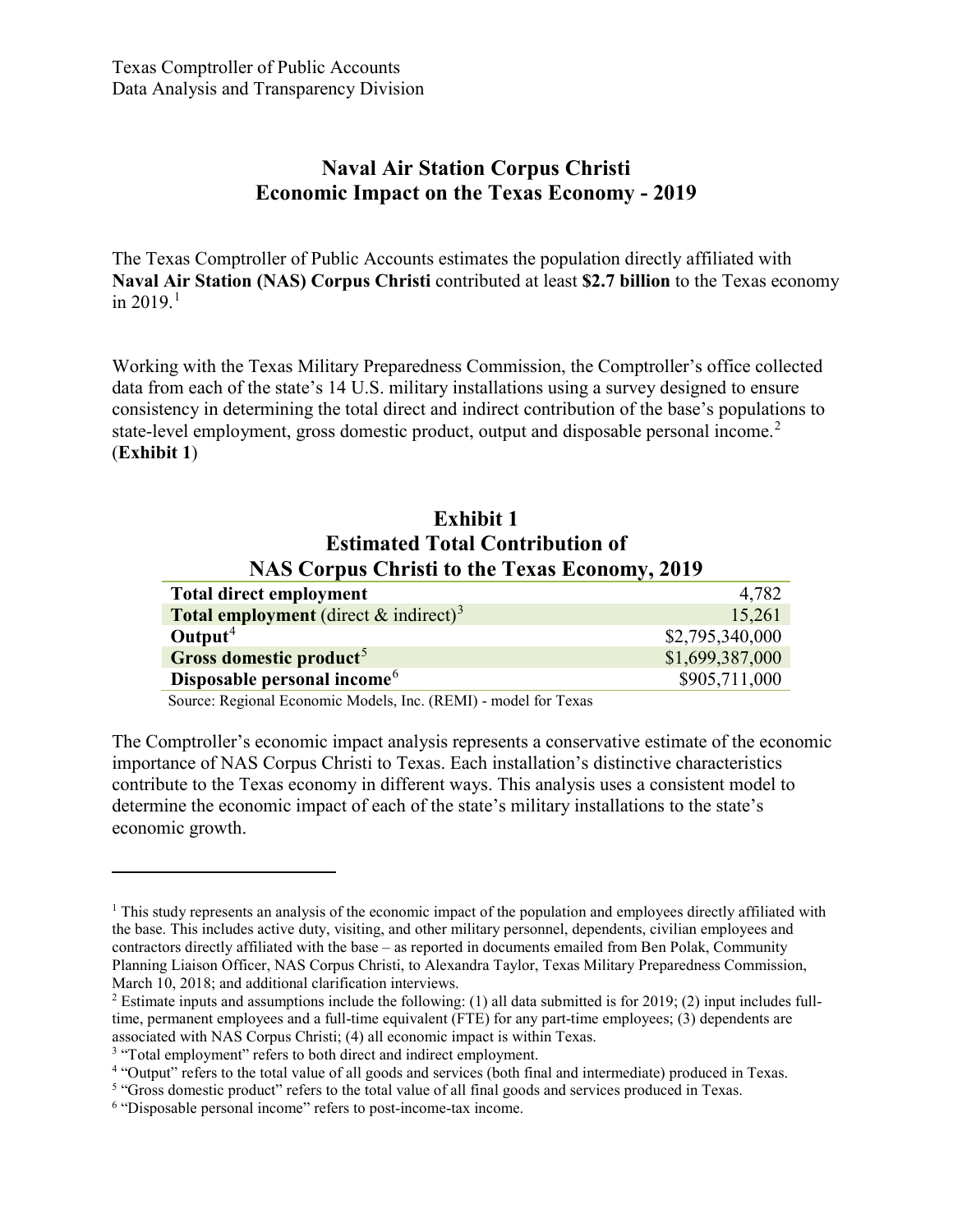### **Dyess Air Force Base Economic Impact on the Texas Economy - 2019**

The Texas Comptroller of Public Accounts estimates the population directly affiliated with **Dyess Air Force Base (AFB)** contributed at least **\$3.8 billion** to the Texas economy in 2019. [1](#page-4-0)

Working with the Texas Military Preparedness Commission, the Comptroller's office collected data from each of the state's 14 U.S. military installations using a survey designed to ensure consistency in determining the total direct and indirect contribution of the base's populations to state-level employment, gross domestic product, output and disposable personal income.<sup>[2](#page-4-1)</sup> (**Exhibit 1**)

### **Exhibit 1 Estimated Total Contribution of Dyess AFB to the Texas Economy, 2019**

| <b>Total direct employment</b>                              | 6,005           |
|-------------------------------------------------------------|-----------------|
| <b>Total employment</b> (direct $\&$ indirect) <sup>3</sup> | 19,200          |
| Output <sup>4</sup>                                         | \$3,836,359,000 |
| Gross domestic product <sup>5</sup>                         | \$2,328,289,000 |
| Disposable personal income <sup>6</sup>                     | \$1,214,864,000 |
|                                                             |                 |

Source: Regional Economic Models, Inc. (REMI) - model for Texas

The Comptroller's economic impact analysis represents a conservative estimate of the economic importance of Dyess AFB to Texas. Each installation's distinctive characteristics contribute to the Texas economy in different ways. This analysis uses a consistent model to determine the economic impact of each of the state's military installations to the state's economic growth.

<span id="page-4-0"></span> $1$ . This study represents an analysis of the economic impact of the population and employees directly affiliated with the base. This includes active duty, visiting, and other military personnel, dependents, civilian employees and contractors directly affiliated with the base – as reported in documents emailed from Major Matthew Daniels, Commander, 7th Comptroller Squadron, Dyess AFB, to Alexandra Taylor, Texas Military Preparedness Commission, Feb. 24, 2020; and additional clarification interviews.

<span id="page-4-1"></span> $2$  Estimate inputs and assumptions include the following: (1) all data submitted is for 2019; (2) input includes fulltime, permanent employees and a full-time equivalent (FTE) for any part-time employees; (3) dependents are associated with Dyess AFB; (4) all economic impact is within Texas.

<span id="page-4-2"></span><sup>&</sup>lt;sup>3</sup> "Total employment" refers to both direct and indirect employment.

<span id="page-4-3"></span><sup>4</sup> "Output" refers to the total value of all goods and services (both final and intermediate) produced in Texas.

<span id="page-4-4"></span><sup>5</sup> "Gross domestic product" refers to the total value of all final goods and services produced in Texas.

<span id="page-4-5"></span><sup>6</sup> "Disposable personal income" refers to post-income-tax income.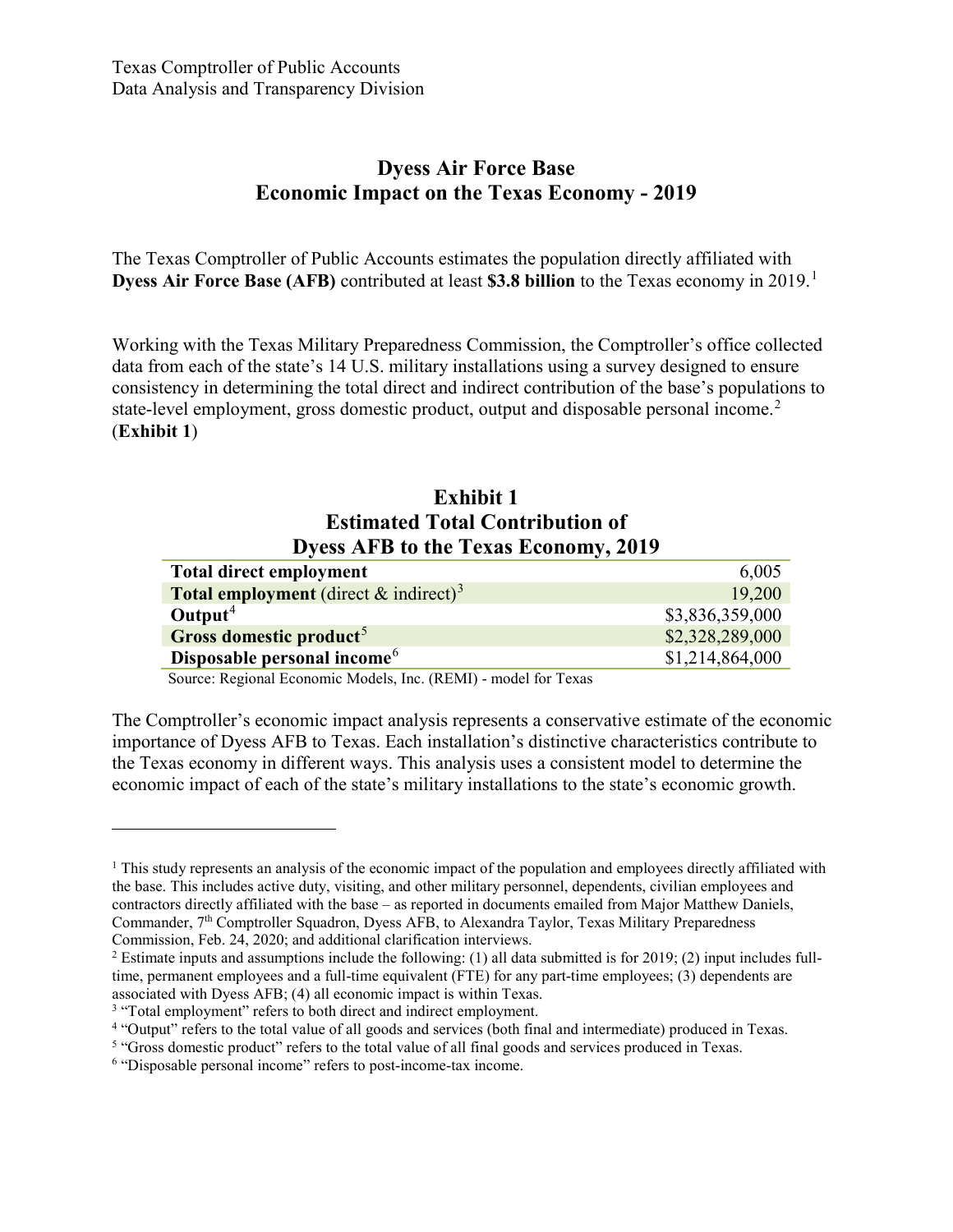# **Ellington Field Joint Reserve Base (JRB) Economic Impact on the Texas Economy - 2019**

The Texas Comptroller of Public Accounts estimates the population directly affiliated with **Ellington Field JRB** contributed at least **\$470 million** to the Texas economy in 2019. [1](#page-5-0)

Working with the Texas Military Preparedness Commission, the Comptroller's office collected data from each of the state's 14 U.S. military installations using a survey designed to ensure consistency in determining the total direct and indirect contribution of the base's populations to state-level employment, gross domestic product, output and disposable personal income.<sup>[2](#page-5-1)</sup> (**Exhibit 1**)

### **Exhibit 1 Estimated Total Contribution of Ellington Field JRB to the Texas Economy, 2019**

| <b>Total direct employment</b>                              | 753           |
|-------------------------------------------------------------|---------------|
| <b>Total employment</b> (direct $\&$ indirect) <sup>3</sup> | 2,323         |
| $\text{Output}^4$                                           | \$470,506,000 |
| Gross domestic product <sup>5</sup>                         | \$285,945,000 |
| Disposable personal income <sup>6</sup>                     | \$143,372,000 |

Source: Regional Economic Models, Inc. (REMI) - model for Texas

The Comptroller's economic impact analysis represents a conservative estimate of the economic importance of Ellington Field JRB to Texas. Each installation's distinctive characteristics contribute to the Texas economy in different ways. This analysis uses a consistent model to determine the economic impact of each of the state's military installations to the state's economic growth.

<span id="page-5-0"></span> $1$  This study represents an analysis of the economic impact of the population and employees directly affiliated with the base. This includes active duty, visiting, and other military personnel, dependents, civilian employees and contractors directly affiliated with the base – as reported in documents emailed from Colonel Andrew Camacho, Vice Commander, Ellington Field JRB, to Alexandra Taylor, Texas Military Preparedness Commission, March 16, 2020; and additional clarification interviews.

<span id="page-5-1"></span> $2$  Estimate inputs and assumptions include the following: (1) all data submitted is for 2019; (2) input includes fulltime, permanent employees and a full-time equivalent (FTE) for any part-time employees; (3) dependents are associated with Ellington Field JRB; (4) all economic impact is within Texas.

<span id="page-5-2"></span><sup>&</sup>lt;sup>3</sup> "Total employment" refers to both direct and indirect employment.

<span id="page-5-3"></span><sup>4</sup> "Output" refers to the total value of all goods and services (both final and intermediate) produced in Texas.

<span id="page-5-4"></span><sup>&</sup>lt;sup>5</sup> "Gross domestic product" refers to the total value of all final goods and services produced in Texas.

<span id="page-5-5"></span><sup>6</sup> "Disposable personal income" refers to post-income-tax income.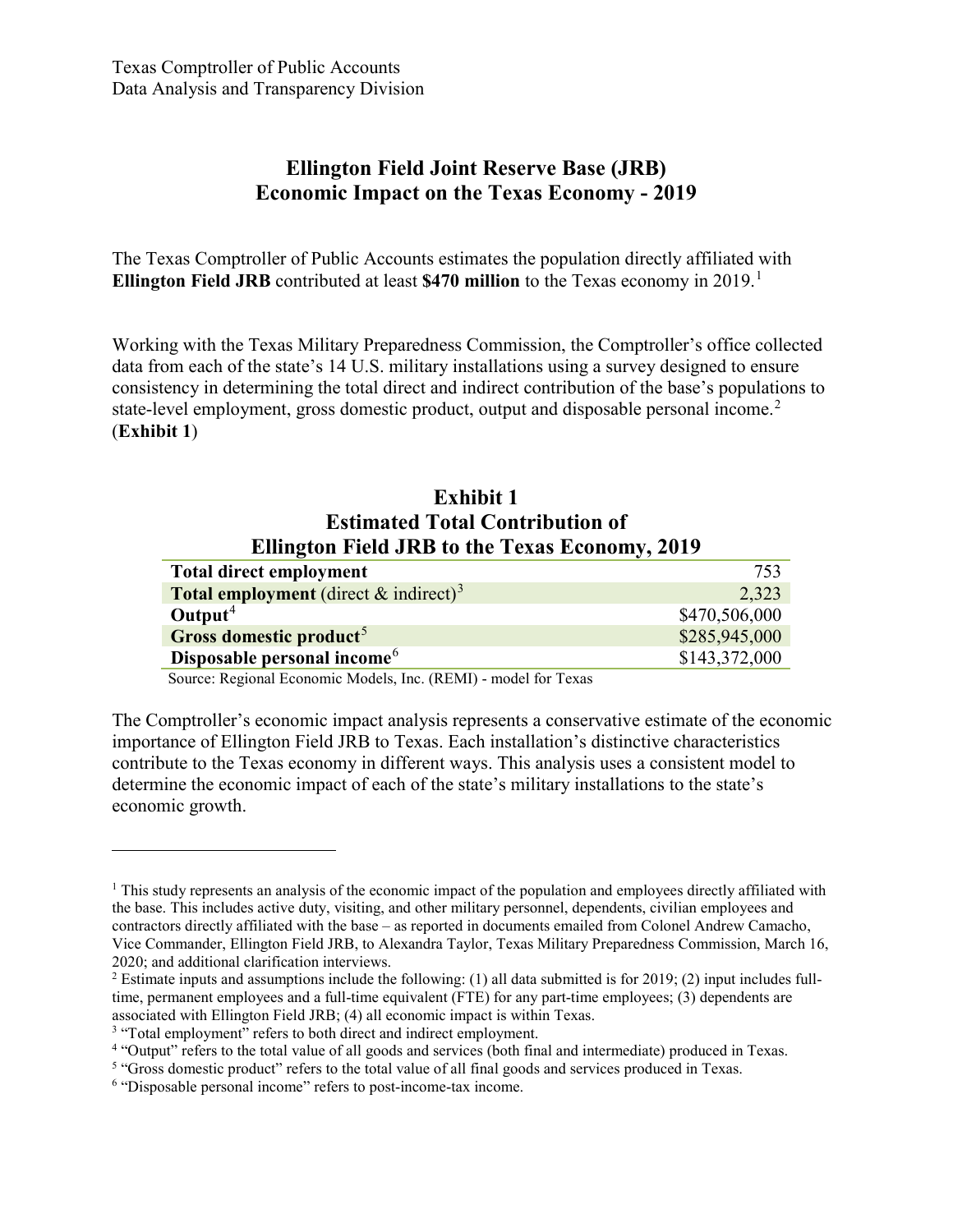# **Naval Air Station Joint Reserve Base Fort Worth (NAS JRB Fort Worth) Economic Impact on the Texas Economy - 2019**

The Texas Comptroller of Public Accounts estimates the population directly affiliated with **NAS JRB Fort Worth** contributed at least **\$3.7 billion** to the Texas economy in 2019. [1](#page-6-0)

Working with the Texas Military Preparedness Commission, the Comptroller's office collected data from each of the state's 14 U.S. military installations using a survey designed to ensure consistency in determining the total direct and indirect contribution of the base's populations to state-level employment, gross domestic product, output and disposable personal income. [2](#page-6-1) (**Exhibit 1**)

### **Exhibit 1 Estimated Total Contribution of NAS JRB Fort Worth to the Texas Economy, 2019**

| 6,616           |
|-----------------|
| 20,042          |
| \$3,793,927,000 |
| \$2,318,001,000 |
| \$1,273,247,000 |
|                 |

Source: Regional Economic Models, Inc. (REMI) - model for Texas

The Comptroller's economic impact analysis represents a conservative estimate of the economic importance of NAS JRB Fort Worth to Texas. Each installation's distinctive characteristics contribute to the Texas economy in different ways. This analysis uses a consistent model to determine the economic impact of each of the state's military installations to the state's economic growth.

<span id="page-6-0"></span> $1$  This study represents an analysis of the economic impact of the population and employees directly affiliated with the base. This includes active duty, visiting, and other military personnel, dependents, civilian employees and contractors directly affiliated with the base – as reported in documents emailed from Edward Spurlin, Community Planning Liaison Officer, NAS JRB Fort Worth, to Alexandra Taylor, Texas Military Preparedness Commission, Feb. 10, 2020; and additional clarification interviews.

<span id="page-6-1"></span><sup>2</sup> Estimate inputs and assumptions include the following: (1) all data submitted is for 2019; (2) input includes fulltime, permanent employees and a full-time equivalent (FTE) for any part-time employees; (3) dependents are associated with NAS JRB Fort Worth; (4) all economic impact is within Texas.

<span id="page-6-2"></span><sup>&</sup>lt;sup>3</sup> "Total employment" refers to both direct and indirect employment.

<span id="page-6-3"></span><sup>4</sup> "Output" refers to the total value of all goods and services (both final and intermediate) produced in Texas.

<span id="page-6-4"></span><sup>&</sup>lt;sup>5</sup> "Gross domestic product" refers to the total value of all final goods and services produced in Texas.

<span id="page-6-5"></span><sup>6</sup> "Disposable personal income" refers to post-income-tax income.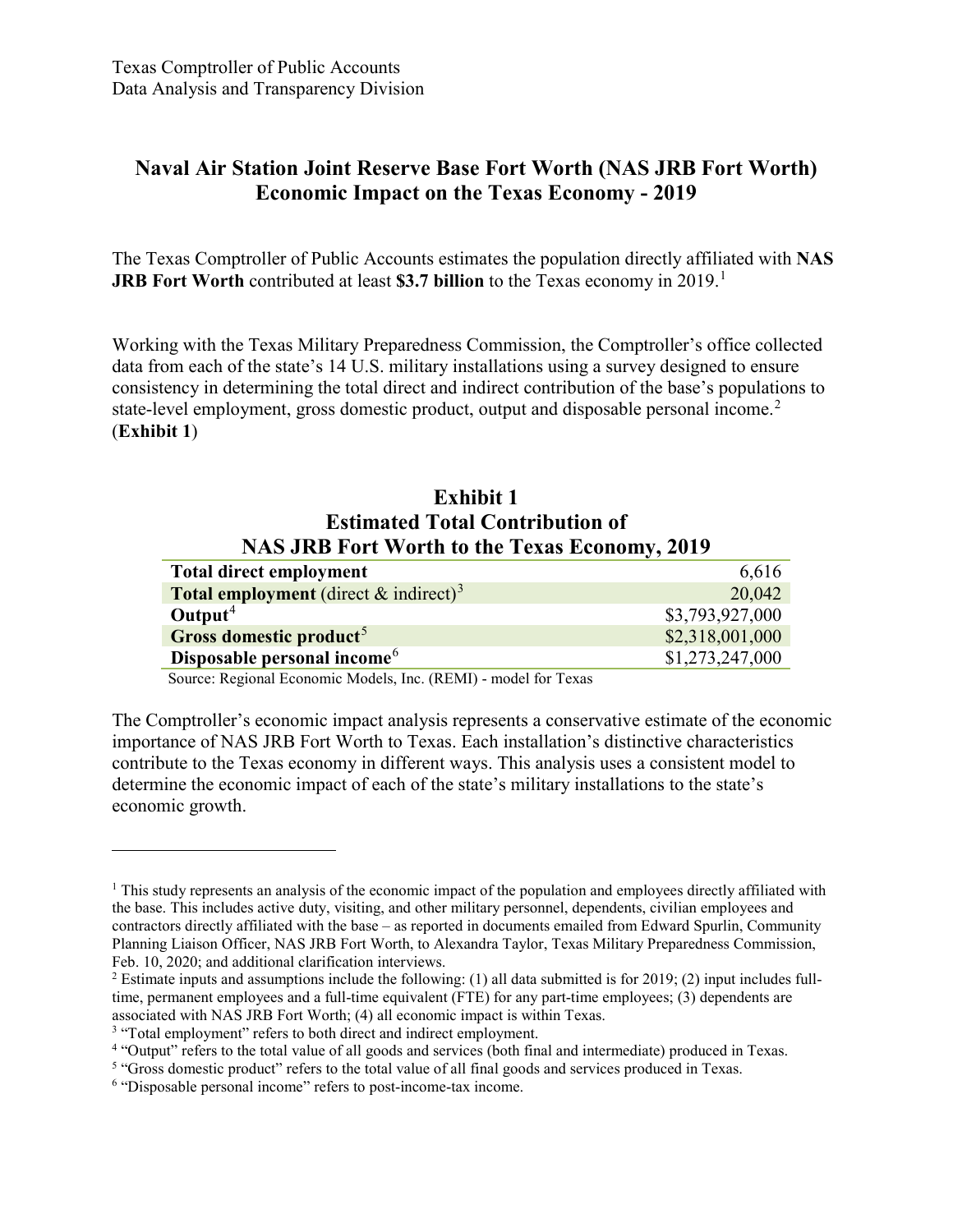# **Goodfellow Air Force Base (AFB) Economic Impact on the Texas Economy - 2019**

The Texas Comptroller of Public Accounts estimates the population directly affiliated with **Goodfellow AFB** contributed at least **\$4.5 billion** to the Texas economy in 2019. [1](#page-7-0)

Working with the Texas Military Preparedness Commission, the Comptroller's office collected data from each of the state's 14 U.S. military installations using a survey designed to ensure consistency in determining the total direct and indirect contribution of the base's populations to state-level employment, gross domestic product, output and disposable personal income.<sup>[2](#page-7-1)</sup> (**Exhibit 1**)

### **Exhibit 1 Estimated Total Contribution of Goodfellow AFB to the Texas Economy, 2019**

| <b>Total direct employment</b>                              | 8,309           |
|-------------------------------------------------------------|-----------------|
| <b>Total employment</b> (direct $\&$ indirect) <sup>3</sup> | 21,410          |
| $\text{Output}^4$                                           | \$4,538,086,000 |
| Gross domestic product <sup>5</sup>                         | \$2,747,458,000 |
| Disposable personal income <sup>6</sup>                     | \$1,253,609,000 |

Source: Regional Economic Models, Inc. (REMI) - model for Texas

The Comptroller's economic impact analysis represents a conservative estimate of the economic importance of Goodfellow AFB to Texas. Each installation's distinctive characteristics contribute to the Texas economy in different ways. This analysis uses a consistent model to determine the economic impact of each of the state's military installations to the state's economic growth.

<span id="page-7-0"></span> $1$  This study represents an analysis of the economic impact of the population and employees directly affiliated with the base. This includes active duty, visiting, and other military personnel, dependents, civilian employees and contractors directly affiliated with the base – as reported in documents emailed from Charles Rehburg, XP, Chief of Staff, Goodfellow AFB, to Alexandra Taylor, Texas Military Preparedness Commission, Feb. 19, 2020; and additional clarification interviews.

<span id="page-7-1"></span><sup>2</sup> Estimate inputs and assumptions include the following: (1) all data submitted is for 2019; (2) input includes fulltime, permanent employees and a full-time equivalent (FTE) for any part-time employees; (3) dependents are associated with Goodfellow AFB; (4) all economic impact is within Texas.

<span id="page-7-2"></span><sup>&</sup>lt;sup>3</sup> "Total employment" refers to both direct and indirect employment.

<span id="page-7-3"></span><sup>4</sup> "Output" refers to the total value of all goods and services (both final and intermediate) produced in Texas.

<span id="page-7-4"></span><sup>&</sup>lt;sup>5</sup> "Gross domestic product" refers to the total value of all final goods and services produced in Texas.

<span id="page-7-5"></span><sup>6</sup> "Disposable personal income" refers to post-income-tax income.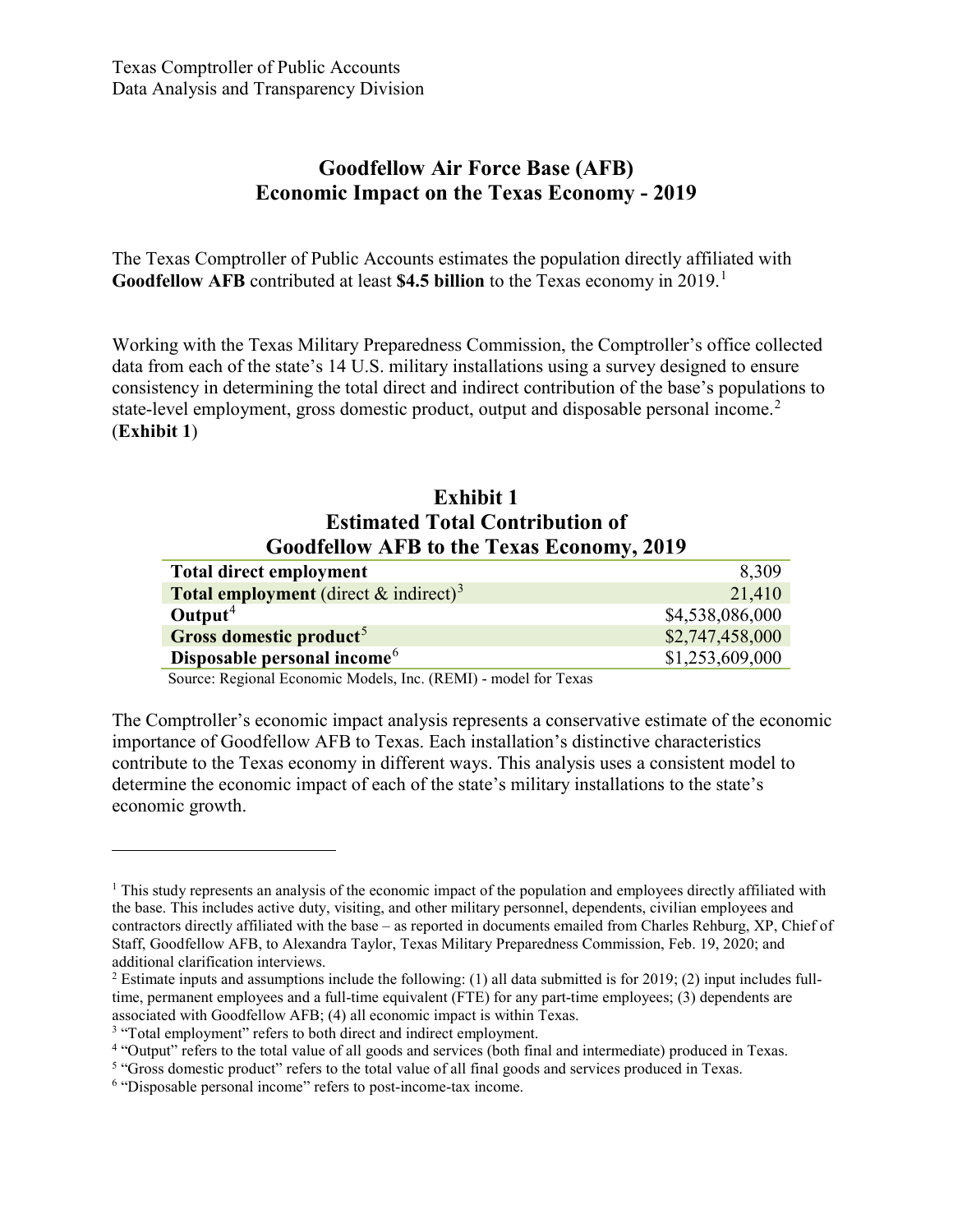# **Fort Hood Economic Impact on the Texas Economy - 2019**

The Texas Comptroller of Public Accounts estimates the population directly affiliated with **Fort Hood** contributed at least **\$29.8 billion** to the Texas economy in 2019. [1](#page-8-0)

Working with the Texas Military Preparedness Commission, the Comptroller's office collected data from each of the state's 14 U.S. military installations using a survey designed to ensure consistency in determining the total direct and indirect contribution of the base's populations to state-level employment, gross domestic product, output and disposable personal income.<sup>[2](#page-8-1)</sup> (**Exhibit 1**)

### **Exhibit 1 Estimated Total Contribution of Fort Hood to the Texas Economy, 2019**

| <b>Total direct employment</b>                           | 56,023           |
|----------------------------------------------------------|------------------|
| <b>Total employment</b> (direct & indirect) <sup>3</sup> | 152,701          |
| $\text{Output}^4$                                        | \$29,859,518,000 |
| Gross domestic product <sup>5</sup>                      | \$18,164,848,000 |
| Disposable personal income <sup>6</sup>                  | \$9,689,472,000  |
|                                                          |                  |

Source: Regional Economic Models, Inc. (REMI) - model for Texas

The Comptroller's economic impact analysis represents a conservative estimate of the economic importance of Fort Hood to Texas. Each installation's distinctive characteristics contribute to the Texas economy in different ways. This analysis uses a consistent model to determine the economic impact of each of the state's military installations to the state's economic growth.

<span id="page-8-0"></span> $1$ . This study represents an analysis of the economic impact of the population and employees directly affiliated with the base. This includes active duty, visiting, and other military personnel, dependents, civilian employees and contractors directly affiliated with the base – as reported in documents emailed from Kelly Sandifer, Chief of Plans, Analysis and Integration Office, Fort Hood, to Alexandra Taylor, Texas Military Preparedness Commission, Jan. 24, 2020; and additional clarification interviews.

<span id="page-8-1"></span> $2$  Estimate inputs and assumptions include the following: (1) all data submitted is for 2019; (2) input includes fulltime, permanent employees and a full-time equivalent (FTE) for any part-time employees; (3) dependents are associated with Fort Hood; (4) all economic impact is within Texas.

<span id="page-8-2"></span><sup>&</sup>lt;sup>3</sup> "Total employment" refers to both direct and indirect employment.

<span id="page-8-3"></span><sup>4</sup> "Output" refers to the total value of all goods and services (both final and intermediate) produced in Texas.

<span id="page-8-4"></span><sup>5</sup> "Gross domestic product" refers to the total value of all final goods and services produced in Texas.

<span id="page-8-5"></span><sup>6</sup> "Disposable personal income" refers to post-income-tax income.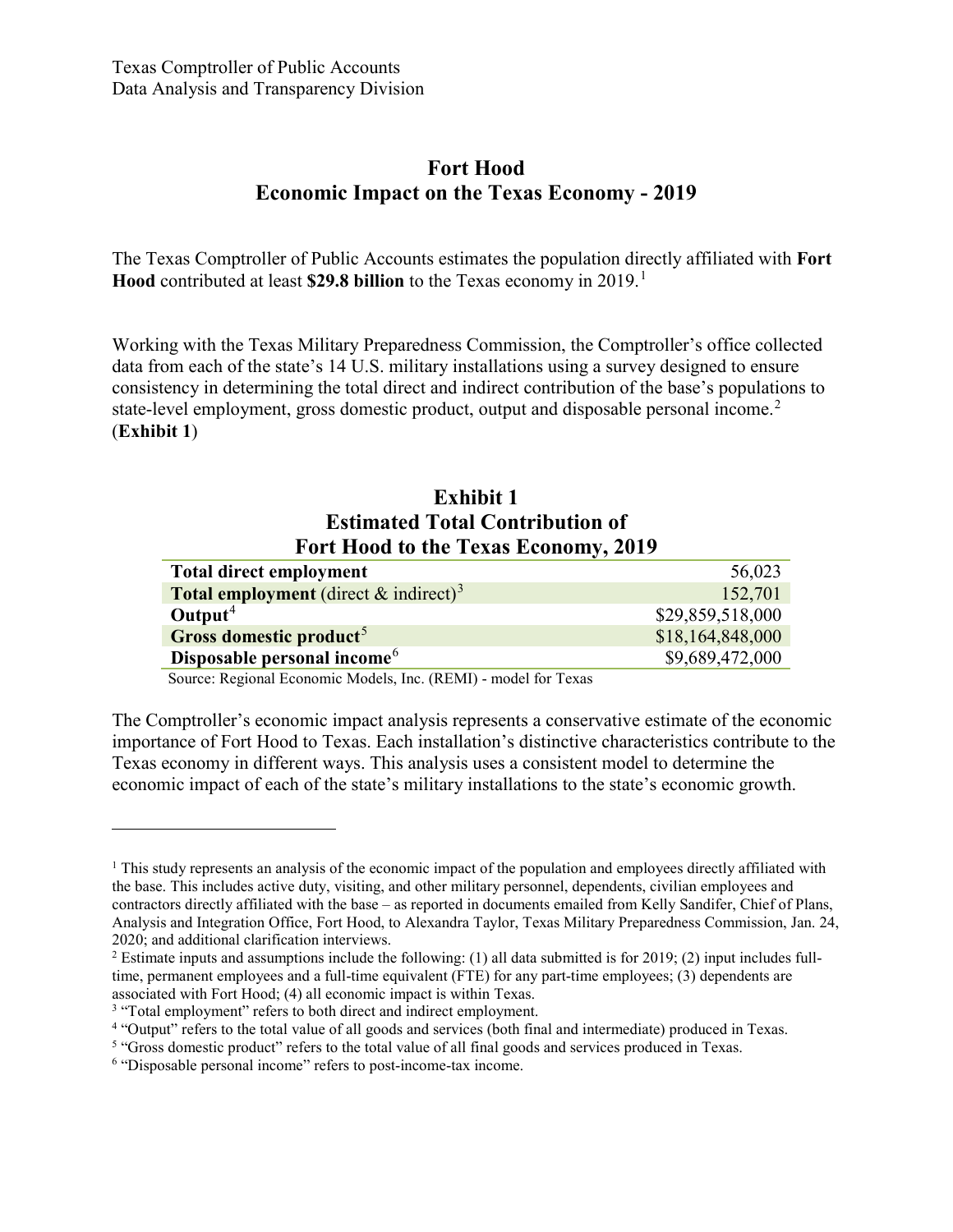### **Joint Base San Antonio (JBSA) Economic Impact on the Texas Economy - 2019**

The Texas Comptroller of Public Accounts estimates the population directly affiliated with **JBSA** contributed at least **\$41.3 billion** to the Texas economy in 2019. [1](#page-9-0)

Working with the Texas Military Preparedness Commission, the Comptroller's office collected data from each of the state's 14 U.S. military installations using a survey designed to ensure consistency in determining the total direct and indirect contribution of the base's populations to state-level employment, gross domestic product, output and disposable personal income.<sup>[2](#page-9-1)</sup> (**Exhibit 1**)

### **Exhibit 1 Estimated Total Contribution of JBSA to the Texas Economy, 2019**

| 73,707           |
|------------------|
| 210,998          |
| \$41,325,690,000 |
| \$25,199,812,000 |
| \$12,969,748,000 |
|                  |

Source: Regional Economic Models, Inc. (REMI) - model for Texas

The Comptroller's economic impact analysis represents a conservative estimate of the economic importance of JBSA to Texas. Each installation's distinctive characteristics contribute to the Texas economy in different ways. This analysis uses a consistent model to determine the economic impact of each of the state's military installations to the state's economic growth.

<span id="page-9-0"></span> $1$ . This study represents an analysis of the economic impact of the population and employees directly affiliated with the base. This includes active duty, visiting, and other military personnel, dependents, civilian employees and contractors directly affiliated with the base – as reported in documents emailed from Valerie Ramirez, 502 ABW/CI – Community Initiatives, JBSA, to Alexandra Taylor, Texas Military Preparedness Commission, March 9, 2020; and additional clarification interviews.

<span id="page-9-1"></span> $2$  Estimate inputs and assumptions include the following: (1) all data submitted is for 2019; (2) input includes fulltime, permanent employees and a full-time equivalent (FTE) for any part-time employees; (3) dependents are associated with JBSA; (4) all economic impact is within Texas.

<span id="page-9-2"></span><sup>&</sup>lt;sup>3</sup> "Total employment" refers to both direct and indirect employment.

<span id="page-9-3"></span><sup>4</sup> "Output" refers to the total value of all goods and services (both final and intermediate) produced in Texas.

<span id="page-9-4"></span><sup>5</sup> "Gross domestic product" refers to the total value of all final goods and services produced in Texas.

<span id="page-9-5"></span><sup>6</sup> "Disposable personal income" refers to post-income-tax income.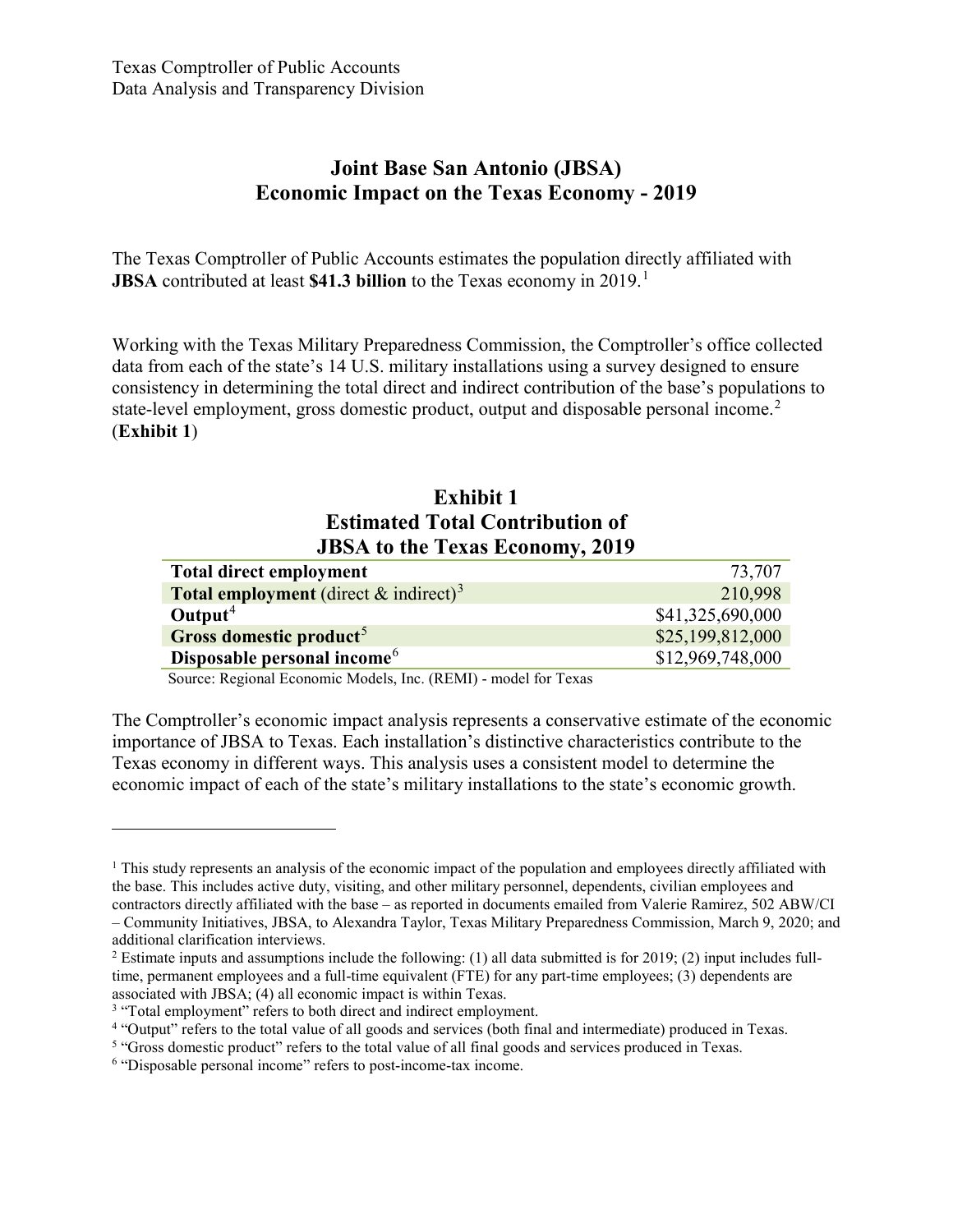# **Naval Air Station (NAS) Kingsville Economic Impact on the Texas Economy - 2019**

The Texas Comptroller of Public Accounts estimates the population directly affiliated with **NAS Kingsville** contributed at least **\$852 million** to the Texas economy in 2019. [1](#page-10-0)

Working with the Texas Military Preparedness Commission, the Comptroller's office collected data from each of the state's 14 U.S. military installations using a survey designed to ensure consistency in determining the total direct and indirect contribution of the base's populations to state-level employment, gross domestic product, output and disposable personal income. [2](#page-10-1) (**Exhibit 1**)

### **Exhibit 1 Estimated Total Contribution of NAS Kingsville to the Texas Economy, 2019**

| <b>Total direct employment</b>                              | 1,647         |
|-------------------------------------------------------------|---------------|
| <b>Total employment</b> (direct $\&$ indirect) <sup>3</sup> | 4.695         |
| Output <sup>4</sup>                                         | \$852,119,000 |
| Gross domestic product <sup>5</sup>                         | \$526,748,000 |
| Disposable personal income <sup>6</sup>                     | \$289,061,000 |
|                                                             |               |

Source: Regional Economic Models, Inc. (REMI) - model for Texas

The Comptroller's economic impact analysis represents a conservative estimate of the economic importance of NAS Kingsville to Texas. Each installation's distinctive characteristics contribute to the Texas economy in different ways. This analysis uses a consistent model to determine the economic impact of each of the state's military installations to the state's economic growth.

<span id="page-10-0"></span> $1$ . This study represents an analysis of the economic impact of the population and employees directly affiliated with the base. This includes active duty, visiting, and other military personnel, dependents, civilian employees and contractors directly affiliated with the base – as reported in documents emailed from Kevin Clarke, Public Affairs Officer, NAS Kingsville, to Alexandra Taylor, Texas Military Preparedness Commission, Jan. 30, 2020; and additional clarification interviews.

<span id="page-10-1"></span> $2$  Estimate inputs and assumptions include the following: (1) all data submitted is for 2019; (2) input includes fulltime, permanent employees and a full-time equivalent (FTE) for any part-time employees; (3) dependents are associated with NAS Kingsville; (4) all economic impact is within Texas.

<span id="page-10-2"></span><sup>&</sup>lt;sup>3</sup> "Total employment" refers to both direct and indirect employment.

<span id="page-10-3"></span><sup>4</sup> "Output" refers to the total value of all goods and services (both final and intermediate) produced in Texas.

<span id="page-10-4"></span><sup>5</sup> "Gross domestic product" refers to the total value of all final goods and services produced in Texas.

<span id="page-10-5"></span><sup>6</sup> "Disposable personal income" refers to post-income-tax income.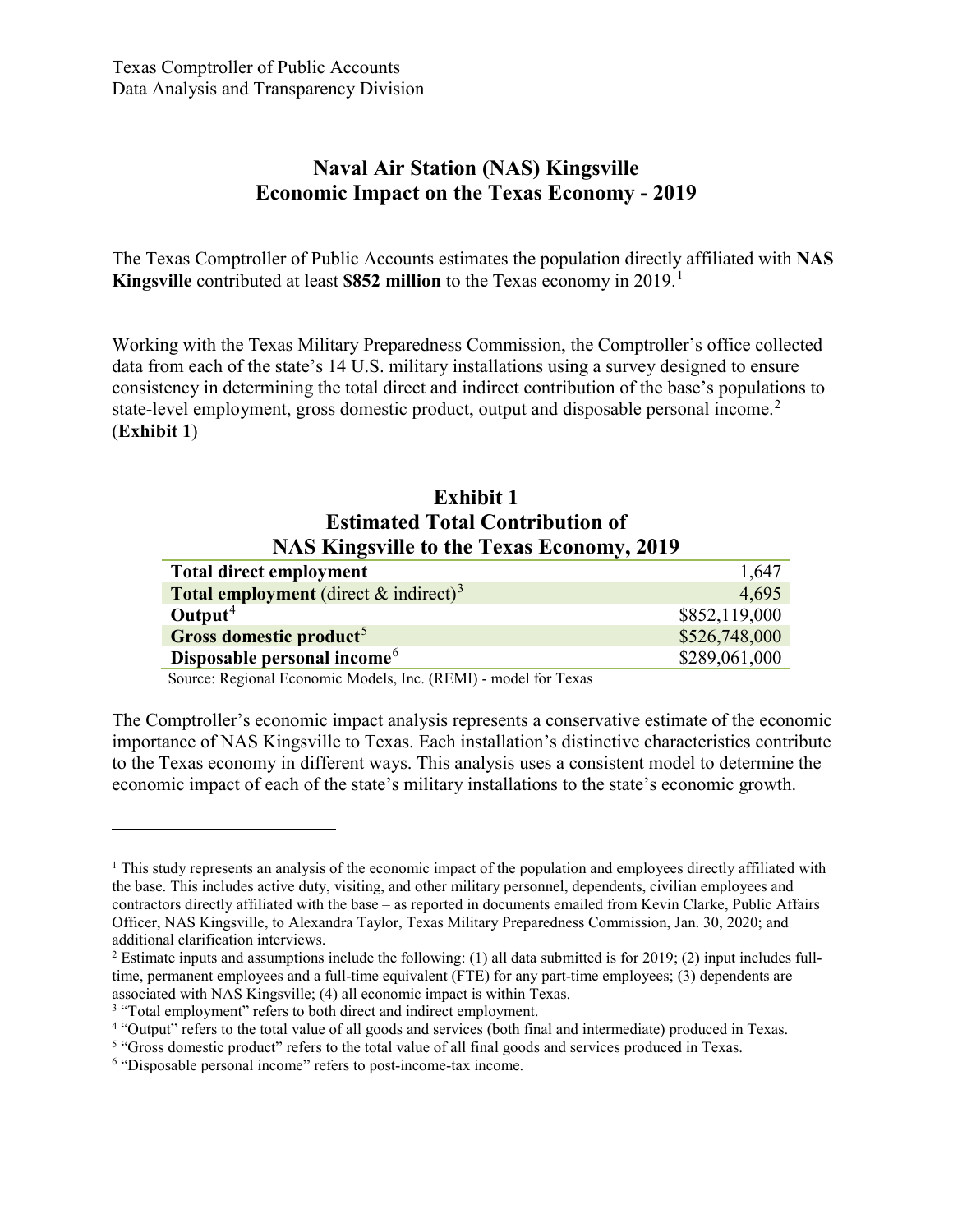# **Laughlin Air Force Base (AFB) Economic Impact on the Texas Economy - 2019**

The Texas Comptroller of Public Accounts estimates the population directly affiliated with **Laughlin AFB** contributed at least \$**2 billion** to the Texas economy in 2019. [1](#page-11-0)

Working with the Texas Military Preparedness Commission, the Comptroller's office collected data from each of the state's 14 U.S. military installations using a survey designed to ensure consistency in determining the total direct and indirect contribution of the base's populations to state-level employment, gross domestic product, output and disposable personal income. [2](#page-11-1) (**Exhibit 1**)

### **Exhibit 1 Estimated Total Contribution of Laughlin AFB to the Texas Economy, 2019**

| 3,961           |
|-----------------|
| 10,201          |
| \$2,032,980,000 |
| \$1,237,670,000 |
| \$612,849,000   |
|                 |

Source: Regional Economic Models, Inc. (REMI) - model for Texas

The Comptroller's economic impact analysis represents a conservative estimate of the economic importance of Laughlin AFB to Texas. Each installation's distinctive characteristics contribute to the Texas economy in different ways. This analysis uses a consistent model to determine the economic impact of each of the state's military installations to the state's economic growth.

<span id="page-11-0"></span> $1$ . This study represents an analysis of the economic impact of the population and employees directly affiliated with the base. This includes active duty, visiting, and other military personnel, dependents, civilian employees and contractors directly affiliated with the base – as reported in documents emailed from Joel Langton, 47th Flying Training Wing Chief of Community and Media Relations, Laughlin AFB, to Alexandra Taylor, Texas Military Preparedness Commission, April 14, 2020; and additional clarification interviews.

<span id="page-11-1"></span> $2$  Estimate inputs and assumptions include the following: (1) all data submitted is for 2019; (2) input includes fulltime, permanent employees and a full-time equivalent (FTE) for any part-time employees; (3) dependents are associated with Laughlin AFB; (4) all economic impact is within Texas.

<span id="page-11-2"></span><sup>&</sup>lt;sup>3</sup> "Total employment" refers to both direct and indirect employment.

<span id="page-11-3"></span><sup>4</sup> "Output" refers to the total value of all goods and services (both final and intermediate) produced in Texas.

<span id="page-11-4"></span><sup>5</sup> "Gross domestic product" refers to the total value of all final goods and services produced in Texas.

<span id="page-11-5"></span><sup>6</sup> "Disposable personal income" refers to post-income-tax income.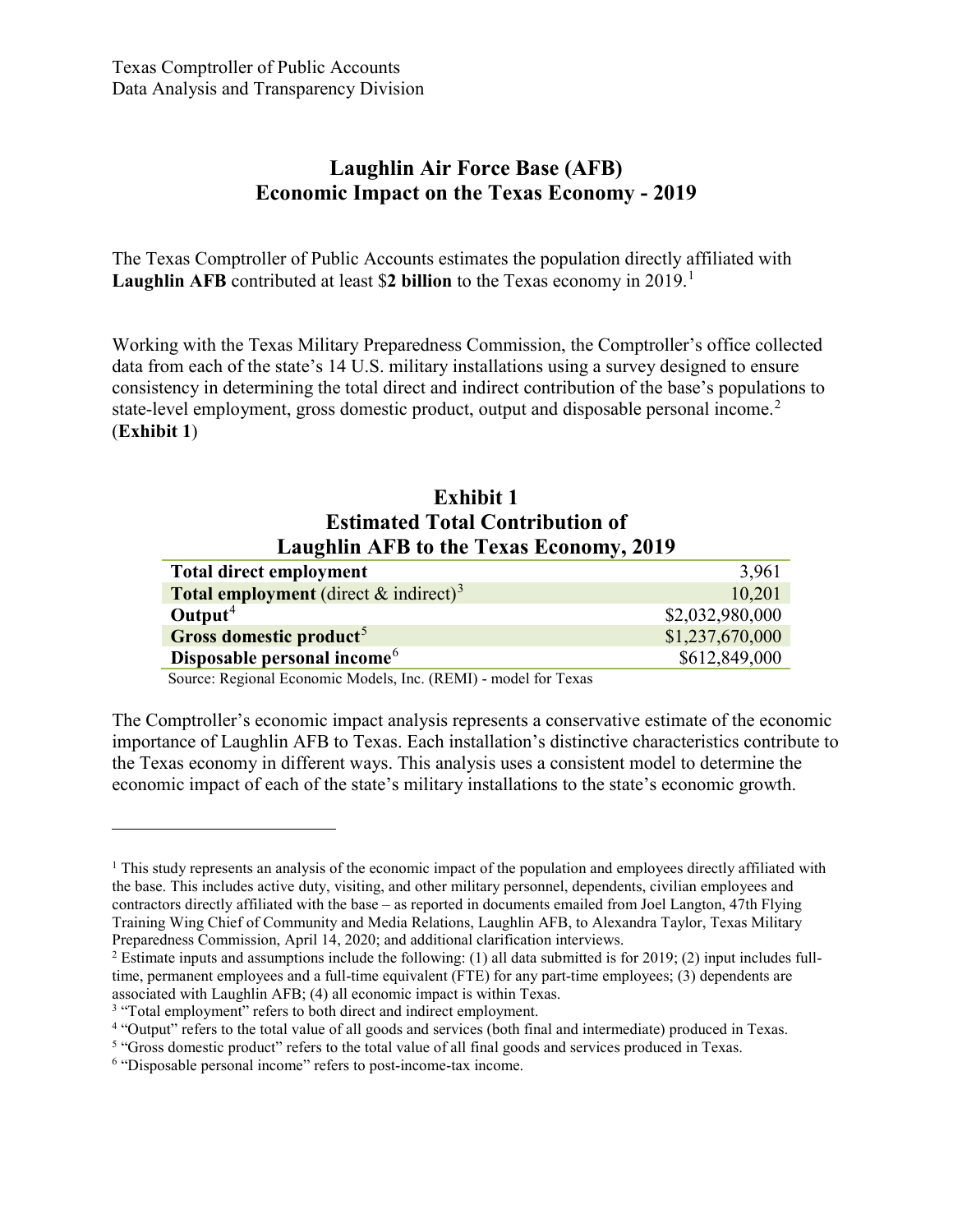# **Red River Army Depot Economic Impact on the Texas Economy - 2019**

The Texas Comptroller of Public Accounts estimates the population directly affiliated with **Red River Army Depot** contributed at least **\$1.7 billion** to the Texas economy in 2019. [1](#page-12-0)

Working with the Texas Military Preparedness Commission, the Comptroller's office collected data from each of the state's 14 U.S. military installations using a survey designed to ensure consistency in determining the total direct and indirect contribution of the base's populations to state-level employment, gross domestic product, output and disposable personal income.<sup>[2](#page-12-1)</sup> (**Exhibit 1**)

### **Exhibit 1 Estimated Total Contribution of Red River Army Depot to the Texas Economy, 2019**

| <b>Total direct employment</b>                              | 3,887           |
|-------------------------------------------------------------|-----------------|
| <b>Total employment</b> (direct $\&$ indirect) <sup>3</sup> | 10,566          |
| Output <sup>4</sup>                                         | \$1,718,185,000 |
| Gross domestic product <sup>5</sup>                         | \$1,066,487,000 |
| Disposable personal income <sup>6</sup>                     | \$681,520,000   |

Source: Regional Economic Models, Inc. (REMI) - model for Texas

The Comptroller's economic impact analysis represents a conservative estimate of the economic importance of Red River Army Depot to Texas. Each installation's distinctive characteristics contribute to the Texas economy in different ways. This analysis uses a consistent model to determine the economic impact of each of the state's military installations to the state's economic growth.

<span id="page-12-0"></span> $1$  This study represents an analysis of the economic impact of the population and employees directly affiliated with the base. This includes active duty, visiting, and other military personnel, dependents, civilian employees and contractors directly affiliated with the base – as reported in documents emailed from Marshall L. McKellar, Director of Business Management, Red River Army Depot, to Alexandra Taylor, Texas Military Preparedness Commission, Jan. 23, 2020; and additional clarification interviews.

<span id="page-12-1"></span><sup>2</sup> Estimate inputs and assumptions include the following: (1) all data submitted is for 2019; (2) input includes fulltime, permanent employees and a full-time equivalent (FTE) for any part-time employees; (3) dependents are associated with Red River Army Depot; (4) all economic impact is within Texas.

<span id="page-12-2"></span><sup>&</sup>lt;sup>3</sup> "Total employment" refers to both direct and indirect employment.

<span id="page-12-3"></span><sup>4</sup> "Output" refers to the total value of all goods and services (both final and intermediate) produced in Texas.

<span id="page-12-4"></span><sup>&</sup>lt;sup>5</sup> "Gross domestic product" refers to the total value of all final goods and services produced in Texas.

<span id="page-12-5"></span><sup>6</sup> "Disposable personal income" refers to post-income-tax income.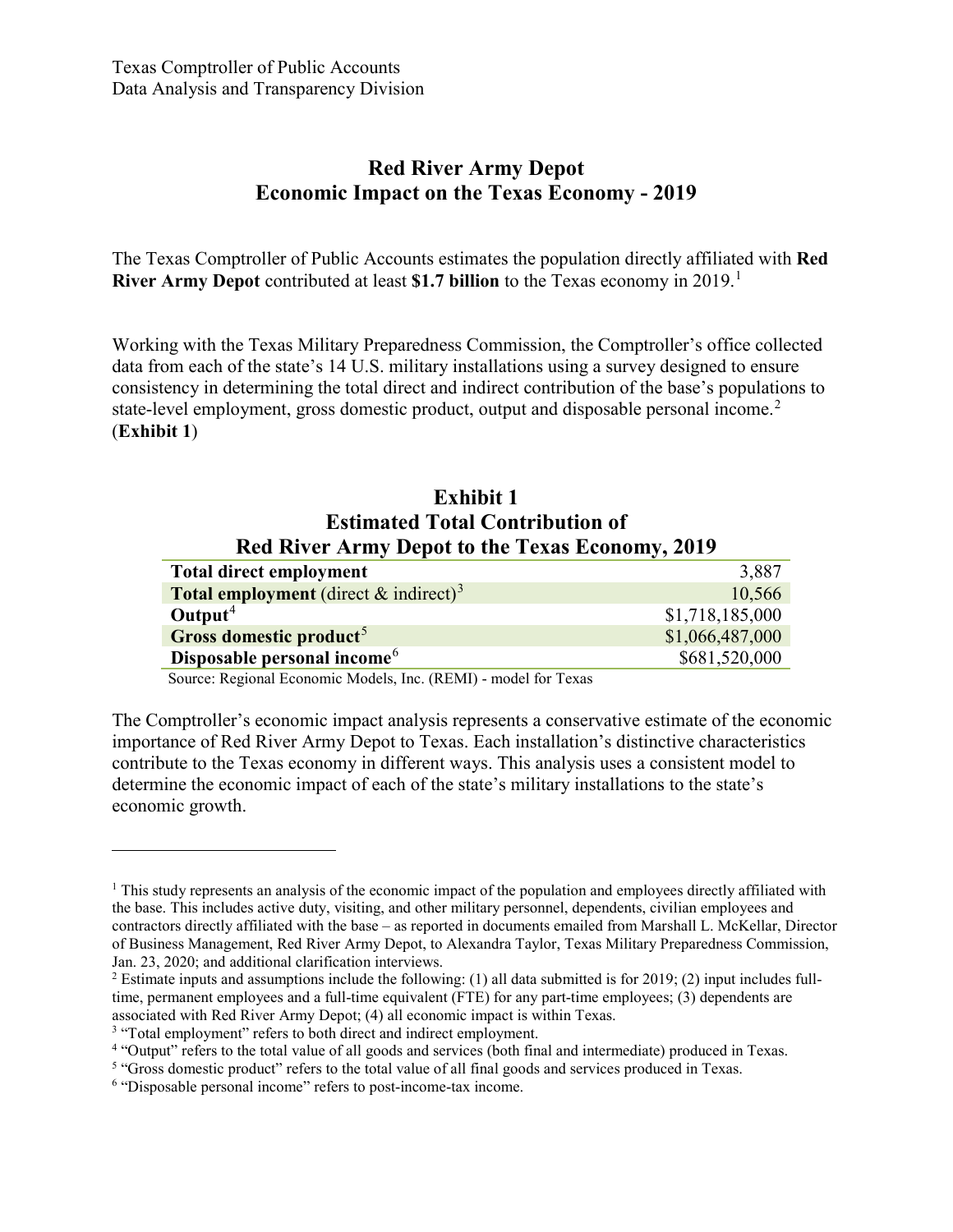# **Sheppard Air Force Base (AFB) Economic Impact on the Texas Economy - 2019**

The Texas Comptroller of Public Accounts estimates the population directly affiliated with **Sheppard AFB** contributed at least **\$4.6 billion** to the Texas economy in 2019. [1](#page-13-0)

Working with the Texas Military Preparedness Commission, the Comptroller's office collected data from each of the state's 14 U.S. military installations using a survey designed to ensure consistency in determining the total direct and indirect contribution of the base's populations to state-level employment, gross domestic product, output and disposable personal income.<sup>[2](#page-13-1)</sup> (**Exhibit 1**)

### **Exhibit 1 Estimated Total Contribution of Sheppard AFB to the Texas Economy, 2019**

| <b>Total direct employment</b>                           | 9,576           |
|----------------------------------------------------------|-----------------|
| <b>Total employment</b> (direct & indirect) <sup>3</sup> | 22,323          |
| Output <sup>4</sup>                                      | \$4,629,008,000 |
| Gross domestic product <sup>5</sup>                      | \$2,801,430,000 |
| Disposable personal income <sup>6</sup>                  | \$1,277,701,000 |

Source: Regional Economic Models, Inc. (REMI) - model for Texas

The Comptroller's economic impact analysis represents a conservative estimate of the economic importance of Sheppard AFB to Texas. Each installation's distinctive characteristics contribute to the Texas economy in different ways. This analysis uses a consistent model to determine the economic impact of each of the state's military installations to the state's economic growth.

<span id="page-13-0"></span> $1$ . This study represents an analysis of the economic impact of the population and employees directly affiliated with the base. This includes active duty, visiting, and other military personnel, dependents, civilian employees and contractors directly affiliated with the base – as reported in documents emailed from Alan Quevy, Strategic Initiatives Team, Sheppard AFB, to Alexandra Taylor, Texas Military Preparedness Commission, Feb. 23, 2020; and additional clarification interviews.

<span id="page-13-1"></span> $2$  Estimate inputs and assumptions include the following: (1) all data submitted is for 2019; (2) input includes fulltime, permanent employees and a full-time equivalent (FTE) for any part-time employees; (3) dependents are associated with Sheppard AFB; (4) all economic impact is within Texas.

<span id="page-13-2"></span><sup>&</sup>lt;sup>3</sup> "Total employment" refers to both direct and indirect employment.

<span id="page-13-3"></span><sup>4</sup> "Output" refers to the total value of all goods and services (both final and intermediate) produced in Texas.

<span id="page-13-4"></span><sup>5</sup> "Gross domestic product" refers to the total value of all final goods and services produced in Texas.

<span id="page-13-5"></span><sup>6</sup> "Disposable personal income" refers to post-income-tax income.